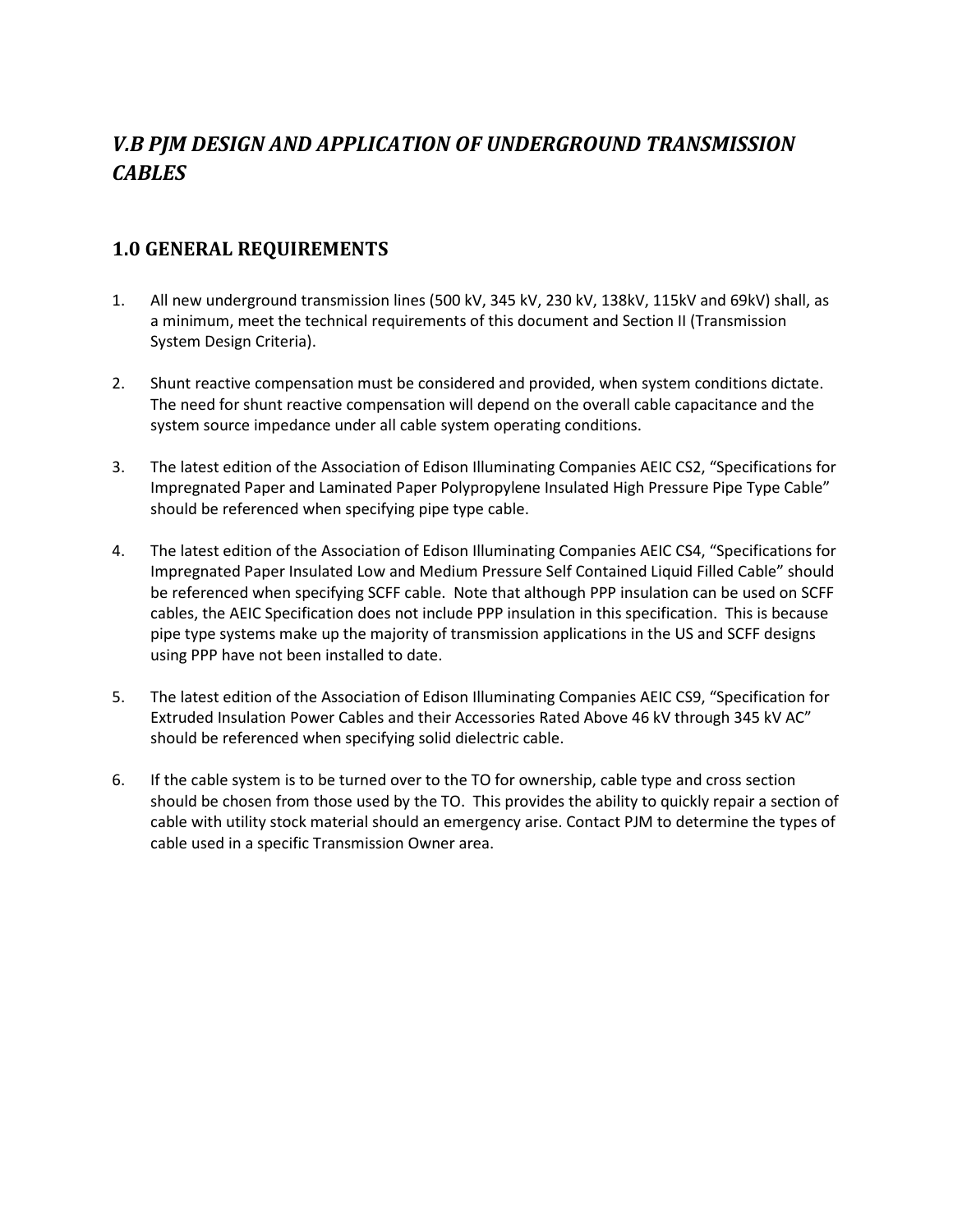### **2.0 CONDUCTORS**

2.1 Underground transmission lines 100 kV and above can be solid dielectric, self-contained fluid filled, or pipe type cables.

2.2 Solid dielectric cable may be preferred over pipe type for short length circuits without splices.

### **3.0 ROUTING**

3.1 Route length should be minimized. Factors such as existing underground utilities, changes in elevation, and sources of thermal energy such as steam mains, rock, and the ability to obtain ownership or easement rights should be considered in the selection of an underground route.

3.2 Construction in public rights of way such as streets is not preferred for circuits 100 kV and above. Permits for occupation in these corridors usually require the owner of the cable system to pay for the entire cost of relocation of the line, should work on the highway require relocation of the facility. This can be costly and also interrupt service for extended periods of time during the relocation.

### **4.0 GENERAL CONSIDERATIONS**

4.1 The rating or ampacity of the cable system is the fundamental design requirement that determines the conductor size and the overall cable design. The thermal resistance of the soil along the cable route will also impact the rating of the cable system. Load factor, depth of burial and other sources of heat such as existing ducts, steam mains and other underground facilities have an effect on the rating of the cable. A thermal evaluation to determine the soil resistance, known as the thermal rho of the soil must be performed in areas where this data is unknown. If not in a duct bank, corrective thermal backfill materials should be considered for transmission cable systems. These can be engineered graded sand that is compacted or fluidized thermal backfill. In all cases, the engineered backfill shall be tested to demonstrate expected thermal resistivity.

4.2 The load factor of the cable is critical, especially for generator leads which often have a 100 percent load factor.

4.3 The pipe size or conduit diameter is usually determined as part of the rating calculation. Pulling calculations and maximum reel lengths must be evaluated to determine splice locations and feasibility of construction.

4.4 Surge arresters are recommended be installed at all termination locations to protect the underground cable system from transients caused by lightning or switching. However, a switching surge analysis should be performed for cable insulation coordination and protection.